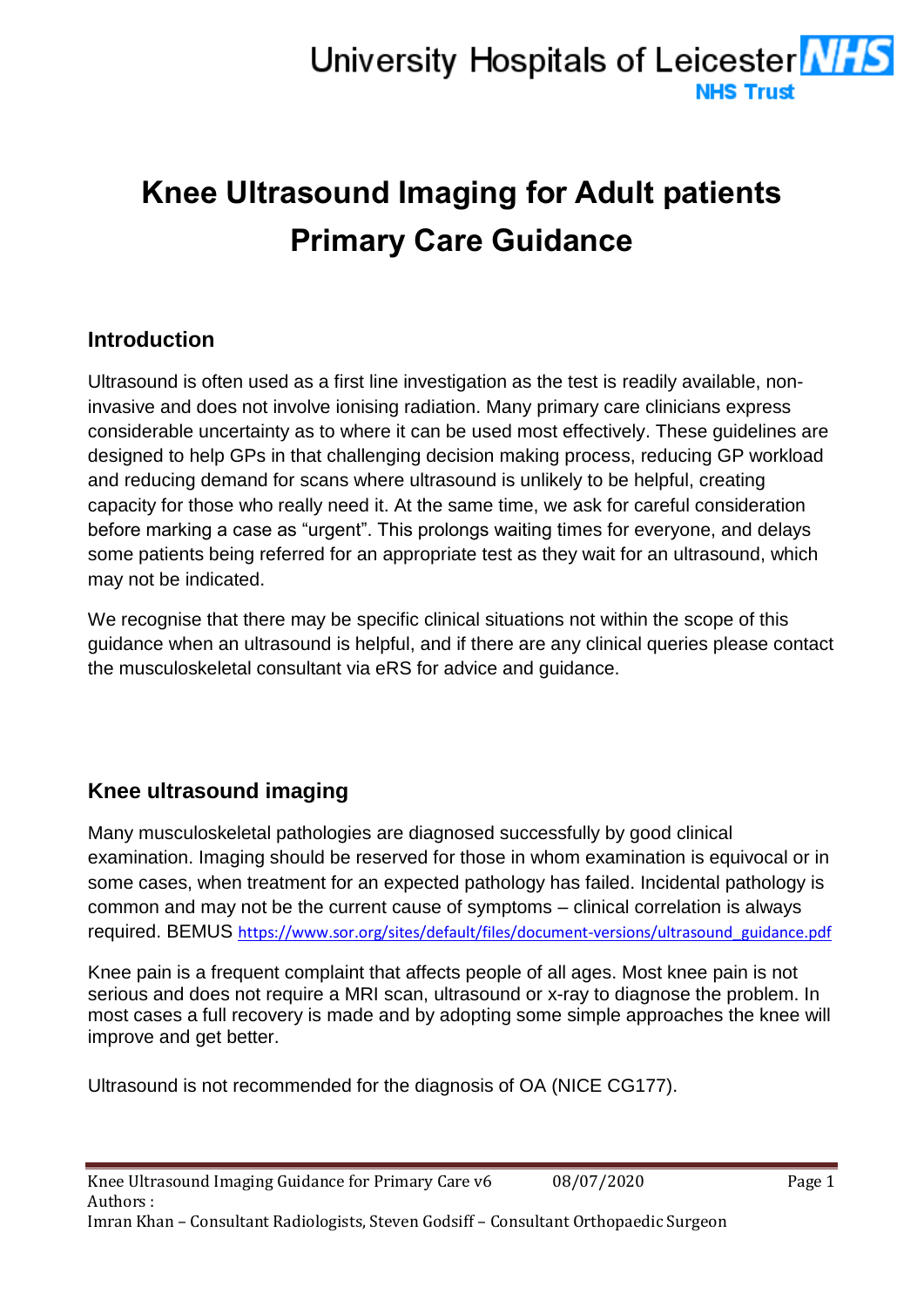## **KNEE PAIN**

## **Not indicated**

- Ultrasound does not demonstrate intra-articular pathology such as cruciate ligament injuries, meniscal tears and degenerative change. Consider treating the patient symptomatically, review and other imaging/referral as necessary if no resolution 6- 12 weeks.
- Popliteal cysts (Bakers' Cyst) (above the age of 45). Diagnosis can be made on physical examination and ultrasound is not required to confirm the diagnosis. A popliteal cyst commonly reflects fluid secondary to internal knee pathology such as OA. Consider treating the patient symptomatically, review and other imaging/referral as necessary if no resolution 6-12 weeks.
- Osteochondritis dissecans (OCD) of the knee is an uncommon cause of pain and swelling, usually (not exclusively) in male children, and young adults. The **etiology** of the condition remains unclear though repetitive trauma or undisplaced fracture within the joint after innocuous event is common.

There is injury to the bone and joint surface. At this stage symptoms include nonspecific pain and swelling, or mechanical pain with weight-bearing, during or after sporting activity. If it is not diagnosed and fails to heal, the fragment can separate as a symptomatic loose body (recurrent locking) causing joint surface damage and early osteoarthritis. It is vital therefore that the condition is investigated and treated early with X-rays, +/-MRI and orthopaedic referral.

#### **Indicated**

- The primary use for ultrasound of the knee is for assessing disorders of the extensor apparatus
- Patellar/quadriceps tendinopathy or tear
- Popliteal aneurysm indicated vascular US referral
- Soft tissue mass lesions

# **SYNOVITIS**

If inflammatory joint disease or synovitis is suspected please discuss or refer to rheumatology.